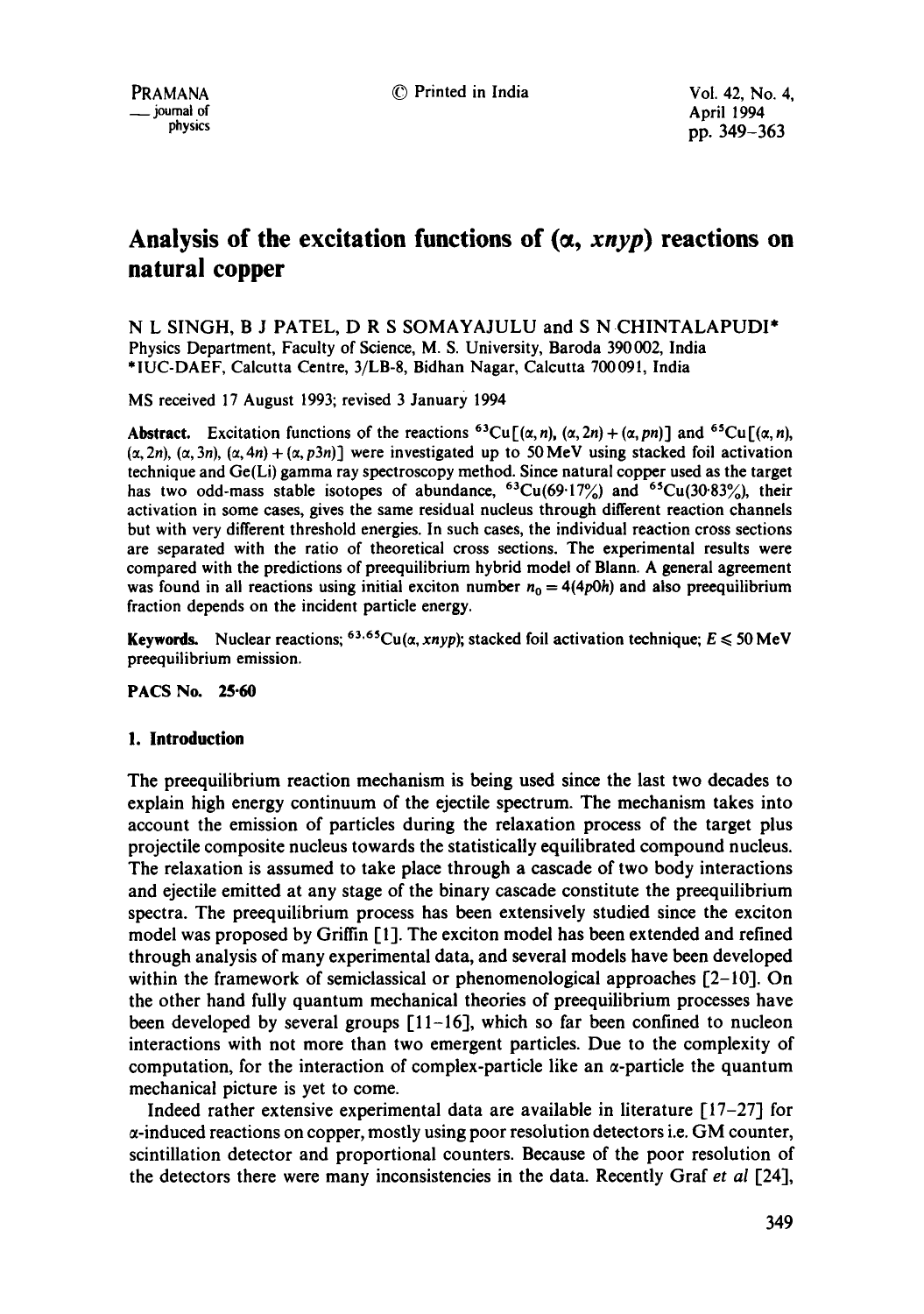# *N L Singh et al*

Rizvi *et al* [25"1 Bhardwaj *et ai* [26] and Mohan Rao *et al* [27] have also studied  $\alpha$ -induced reactions on copper using  $Ge(L)$  detector. In view of the large uncertainties and mutual discrepancies, a reinvestigation of the above reactions was undertaken with the two-fold aim of (i) improving the quality of experimental data and (ii) to test the preequilibrium models with systematic data obtained in the present work.

# **2. Experimental procedure**

The excitation functions of the  $\alpha$ -induced nuclear reactions on natural copper were determined by the stacked-foil technique and Ge(Li) gamma ray spectroscopy method. The excitation functions were measured in three steps namely 50-20 MeV, 40-10 MeV and 30-10 MeV, using copper foils of thicknesses  $23 \text{ mg/cm}^2$ ,  $8.9 \text{ mg/cm}^2$  and  $12 \text{ mg/cm}^2$  respectively together with several aluminium degraders of varying thicknesses to reduce the beam energy to desired levels. These three independent measurements have large overlapping energy regions which enabled us to check the consistency of the measurements. The beam spot on the foil stack was always restricted to 5 mm by a central hole in a 6mm thick tantalum collimator placed in front of each stack. No catcher foil is used since recoil distribution is small at this energy and falls within experimental errors. The  $\alpha$ -beam is totally stopped in the electrically insulated foil stack which is itself serving as a Faraday cup. The total  $\alpha$ -particle flux was measured using current integrator. Beam current of the order of 250 nA was maintained for about 1 h in each irradiation. After accounting for the energy degradation in M-foils, the energy of the alpha beam at half the thickness of the

| Reaction                                           | O-value<br>(MeV) | Half-life<br>$(T_{1/2})$ | Gamma ray<br>energy<br>$E_{\rm s}$ (keV) | % Abun-<br>dance $(\theta_n)$ |
|----------------------------------------------------|------------------|--------------------------|------------------------------------------|-------------------------------|
| ${}^{63}_{29}Cu(\alpha, n)^{66}_{31}Ga$            | $-7.5$           | 9-45 h                   | 834<br>1039                              | $6 - 06$<br>$38 + 2$          |
| $^{63}_{29}Cu$ ( $\alpha$ , 2n) $^{65}_{31}Ga$     | $-16.64$         | 15.2 m                   | 153<br>752                               | 5.98<br>5.49                  |
| $^{63}_{29}Cu(\alpha,pn)^{65}_{30}Zn$              | $-12.59$         | 244 d<br>$+0.2$          | 1115.5                                   | $50-75$<br>$+0.10$            |
| $^{65}_{29}Cu(a, n)^{68}_{31}Ga$                   | $-5.85$          | 68 m                     | 1077<br>1261                             | $3.0 \pm 0.3$<br>0.09         |
| ${}_{29}^{65}Cu(a, 2n)_3^{67}Ga$                   | $-14-1$          | $78 - 26h$<br>$+0.07$    | 184.5<br>$300-2$                         | 23.56<br>$19 - 00$<br>$+1.39$ |
| ${}_{29}^{65}Cu$ ( $\alpha$ , 3n) ${}_{31}^{66}Ga$ | $-25.3$          | 9·45 h                   | 835<br>1039                              | $6 - 06$<br>$38 + 2$          |
| ${}^{65}Cu(a, 4n){}^{65}Ga$                        | $-34.37$         | 15.2 m                   | 153<br>752                               | 5.98<br>5.49                  |
| $^{65}_{29}Cu$ ( $\alpha$ , p3n) $^{65}_{30}Zn$    | $-30-42$         | 244 d<br>$+0.2$          | 1115.5                                   | $50-75$<br>$+0.10$            |

| Table 1. Nuclear data used for identification of residual nuclei [29]. |  |  |  |  |  |  |  |  |
|------------------------------------------------------------------------|--|--|--|--|--|--|--|--|
|------------------------------------------------------------------------|--|--|--|--|--|--|--|--|

Error is shown only for those characteristic  $\gamma$ -rays which is used for the evaluation of cross-section.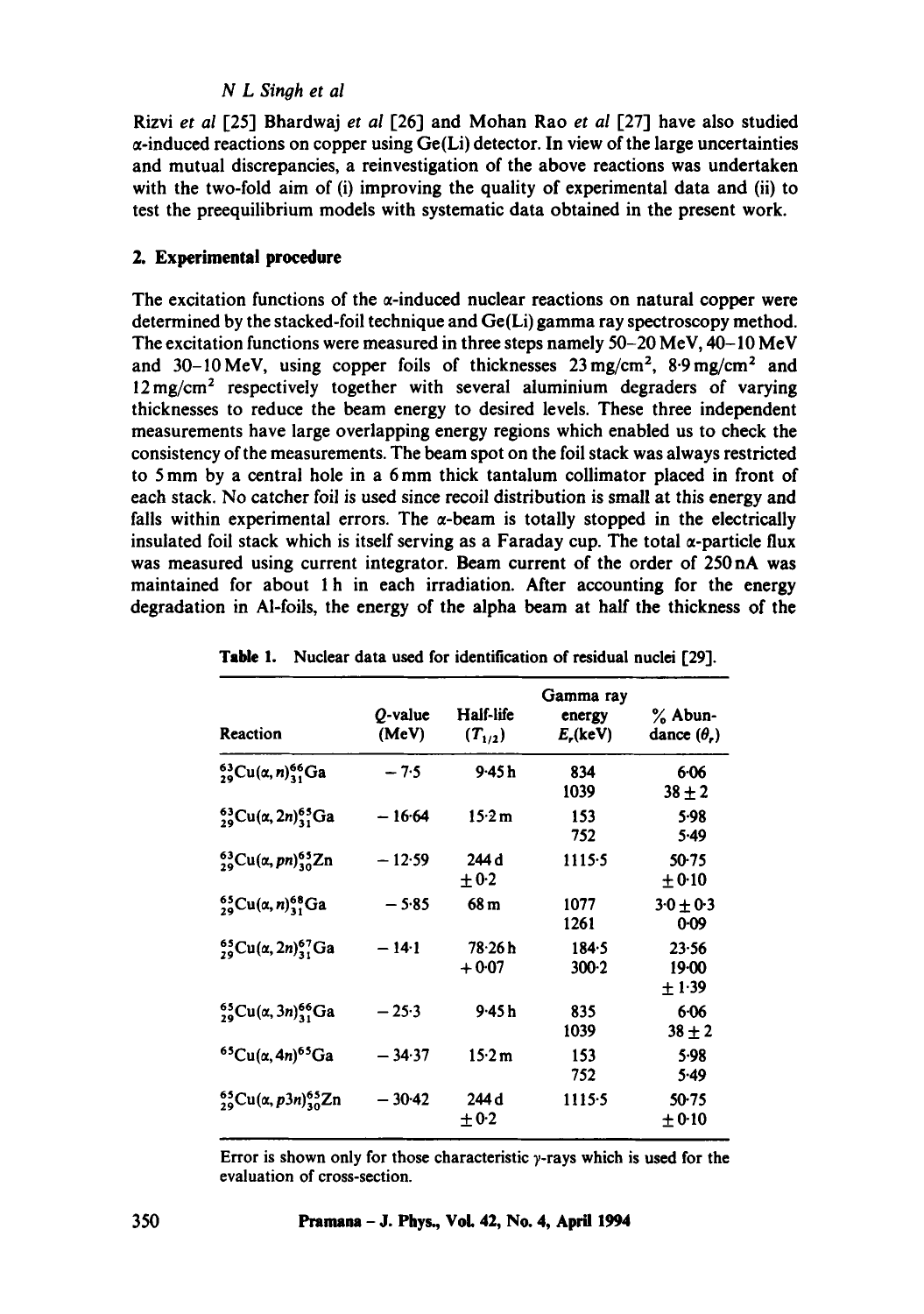#### *Excitation functions of nuclear reactions*

experimental foil was calculated from range-energy tables of Williamson *et al* [28]. After the irradiation the induced gamma activities in each foil were observed with a high resolution 95 cc Ge(Li) detector (FWHM 2keV at 1332 keV) coupled with a pre-calibrated 4 k channel Canberra 88 analyser. The residual nuclei were identified using their characteristic  $\gamma$ -rays as mentioned in table 1 [29]. Several spectra were taken at suitable intervals to enable the identification of the half-lives of residual nuclei. The efficiency calibrations of the detector were performed with a calibrated <sup>152</sup>Eu source obtained from the Radio-Chemistry division at VECC. The extended source geometry correction has been applied.

# 2.1 *Cross-section determination*

The formula used in the cross-section calculation was reported in our earlier papers [30, 31].

$$
\sigma = \frac{A_r A_{\rm gm} \lambda}{\Phi \theta_r P_r w_i P_i N_{\rm av} (1 - e^{-\lambda t_i}) e^{-\lambda t_{\rm w}} (1 - e^{-\lambda t_c})}
$$
(1)

where  $\sigma$  is the cross section for the reaction (mb), A, is the photopeak area of the characteristic gamma ray of the residual nucleus,  $A_{\rm em}$  is the gram atomic weight of the target element,  $\lambda$  is the disintegration constant of the residual nucleus (s<sup>-1</sup>),  $\Phi$  is the flux of the incident particle (No. of particle/cm<sup>2</sup> s),  $w_i$  is the weight per unit area of the target foil ( $g/cm<sup>2</sup>$ ),  $P_i$  is the fractional abundance by weight of the target isotope of interest,  $\theta_r$  is the fractional abundance of characteristic gamma ray emitted per decay of the residual nucleus,  $P_r$  is the photopeak efficiency of the gamma ray,  $N_{av}$ is the Avogadro's number,  $t_i$ ,  $t_w$  and  $t_c$  are the periods (s) of irradiation, waiting and counting respectively.

The measured cross-sections for the reactions <sup>63</sup>Cu( $\alpha$ , n), <sup>63</sup>Cu( $\alpha$ , 2n) + <sup>63</sup>Cu( $\alpha$ , pn),  ${}^{65}Cu(\alpha, n), {}^{65}Cu(\alpha, 2n)$  and  ${}^{63}Cu[(\alpha, 2n) + (\alpha, pn)] + {}^{65}Cu[(\alpha, 4n) + (\alpha, p3n)]$  have been listed in table 2. The total error in the experimental cross-section is contributed by photopeak area  $(1-5\%)$ , photopeak efficiency  $(4-5\%)$ , uniformity of the foil thickness  $(1-2\%)$  spectroscopic data (0.08-8%), the beam current (2-3%). The overall projected error of our measurement is thus between  $8-13\%$  for various reactions. The excitation functions for the above reactions are shown in figures 1-4. The horizontal bars show the estimated total energy loss in the actual thickness of the foils, while the vertical flags shown on the cross-sections show the overall error in the measurement.

## **3. Results and discussion**

Consequent on the use of natural copper target which has two odd-mass isotopes of abundances <sup>63</sup>Cu(69·17%) and <sup>65</sup>Cu(30·83%), the isotopic contributions arise in the production of a given final nucleus through different reaction channels, for example <sup>66</sup>Ga is formed in <sup>63</sup>Cu( $\alpha$ , n) and <sup>65</sup>Cu( $\alpha$ , 3n) reactions and <sup>65</sup>Zn is formed in  ${}^{63}Cu(\alpha, pn)$  and  ${}^{65}Cu(\alpha, p3n)$  reactions respectively. However, more often than not, it turns out that at a given energy only one of the two reaction channels is predominant and the other is a small contribution. One of the two vanishes, if the energy happens to be less than the threshold energy for that reaction. On this basis the experimentally measured weighted average cross sections can be easily interpreted using the formula

$$
\langle \sigma \rangle = \overline{A} \left( \frac{P_1 \sigma_1}{A_1} + \frac{P_2 \sigma_2}{A_2} \right) \tag{2}
$$

**Pramana- J. Phys., Vol. 42, No. 4, April 1994 351**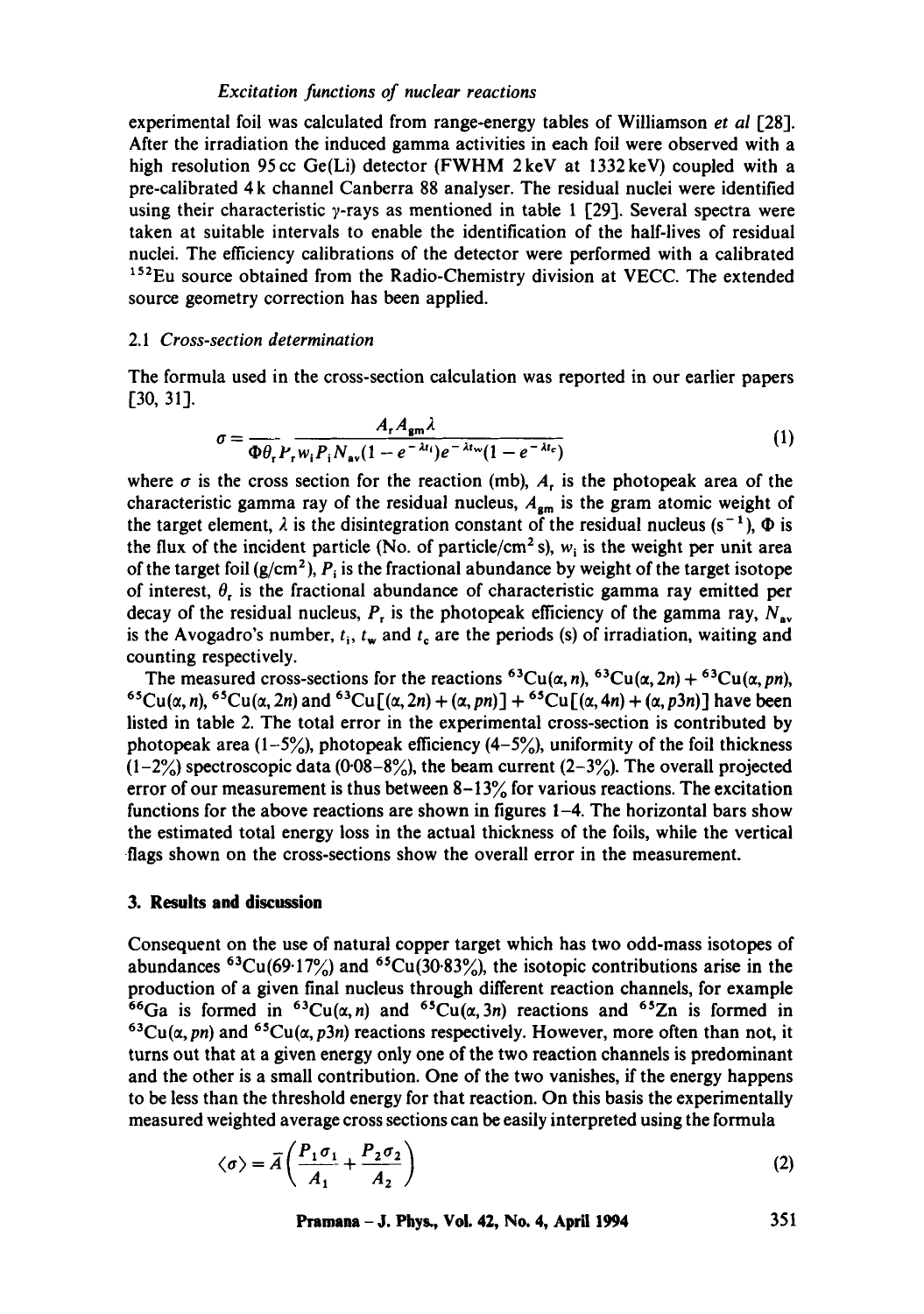| 49.67                                                                                        |
|----------------------------------------------------------------------------------------------|
| i<br>Ì                                                                                       |
| $\ddot{\phantom{a}}$                                                                         |
| $\overline{a}$<br>֧֧֧ׅ֧֧֧֧֧֧֦֧֦֧֦֧֦֧֧֦֧֧֧֦֧֦֧֦֧֧֦֧֚֚֚֚֚֚֚֚֚֚֚֚֚֚֚֚֚֚֚֚֚֚֚֚֚֚֚֝֝֓֝֓֝֓֝֓֓֓֓֝֬֞ |
|                                                                                              |
| ļ                                                                                            |
|                                                                                              |

| $E_{\alpha}(MeV)$                                                                                                                                                                                                                                                                                                           | $\binom{m}{k}$                                 | $\binom{m}{n}$     | $\binom{mb}{b}$  | $\binom{m}{n}$                    | $\binom{m}{k}$                                                                | $\binom{m}{n}$                                          |
|-----------------------------------------------------------------------------------------------------------------------------------------------------------------------------------------------------------------------------------------------------------------------------------------------------------------------------|------------------------------------------------|--------------------|------------------|-----------------------------------|-------------------------------------------------------------------------------|---------------------------------------------------------|
| Target                                                                                                                                                                                                                                                                                                                      | <b>SS</b>                                      | $\mathbf{C}$       | ದೇ               | $10$ c, $+10$ c,                  | 63 <sub>Cu</sub>                                                              | $63Cu + 65Cu$                                           |
| reaction<br>nucleus                                                                                                                                                                                                                                                                                                         | $(\alpha, n)$                                  | $(\alpha,2n)$      | $(\alpha, n)$    | $(\alpha, n) + (\alpha, 3n)$      | $(\alpha, pn) + (\alpha, 2n)$                                                 | $[(\alpha, pn) + (\alpha, 2n)] + [(a, 2n)] + [(a, 4n)]$ |
| Product<br>nucleus                                                                                                                                                                                                                                                                                                          | 68 <sub>Ga</sub>                               | 67 <sub>Ga</sub>   | <sup>66</sup> Ga | <sup>66</sup> Ga                  | $652n + 65Ga$                                                                 | $652n + 65Ga$                                           |
| Energy (MeV)<br>Threshold                                                                                                                                                                                                                                                                                                   | $\mathbf{\hat{c}}$                             | 150                | 8                | 8.0, 26.9                         | 13-4, 17-7                                                                    | 134, 177, 323, 366                                      |
| $1.6 \pm 1.6$                                                                                                                                                                                                                                                                                                               |                                                |                    | $45.4 \pm 3.8$   |                                   |                                                                               |                                                         |
| $\begin{array}{l} 121 \pm 11 \\ 123 \pm 12 \\ 134 \pm 12 \\ 135 \pm 23 \\ 136 \pm 11 \\ 132 \pm 14 \\ 136 \pm 14 \\ 137 \pm 20 \\ 138 \pm 23 \\ 139 \pm 23 \\ 139 \pm 23 \\ 139 \pm 23 \\ 139 \pm 23 \\ 139 \pm 23 \\ 139 \pm 23 \\ 139 \pm 23 \\ 139 \pm 23 \\ 139 \pm 23 \\ 139 \pm 23 \\ 139 \pm 23 \\ 139 \pm 23 \\ 13$ | $315 - 0 \pm 38 - 2$                           |                    |                  |                                   |                                                                               |                                                         |
|                                                                                                                                                                                                                                                                                                                             |                                                |                    | $-91 + 0.70$     |                                   |                                                                               |                                                         |
|                                                                                                                                                                                                                                                                                                                             |                                                |                    | 9-25 70-11       |                                   |                                                                               |                                                         |
|                                                                                                                                                                                                                                                                                                                             | $760 + 74.5$<br>$760 + 92.4$<br>$4.58 + 76.19$ | $72 - 0 \pm 7 - 8$ | 4900 ± 407       |                                   | $64.0 \pm 5.2$                                                                |                                                         |
|                                                                                                                                                                                                                                                                                                                             | 800 ± 703                                      | $4750 \pm 47.5$    | $510-0 \pm 42.3$ |                                   | $2600 \pm 2008$                                                               |                                                         |
|                                                                                                                                                                                                                                                                                                                             |                                                | 5420 ± 542         |                  |                                   | $5300 \pm 42.4$                                                               |                                                         |
| $22.6 \pm 0.7$                                                                                                                                                                                                                                                                                                              | 337-0±40-9                                     |                    | $3270 \pm 27.2$  |                                   | $653.0 \pm 52.3$                                                              |                                                         |
| $23.5 \pm 0.9$                                                                                                                                                                                                                                                                                                              |                                                | 8600 ± 860         |                  |                                   | $789 - 0 \pm 63 - 2$                                                          |                                                         |
|                                                                                                                                                                                                                                                                                                                             | $206.0 \pm 25.0$                               | $0.66 + 0.066$     | 15-15181         |                                   | $905.0 \pm 72.4$                                                              |                                                         |
|                                                                                                                                                                                                                                                                                                                             |                                                | $10320 \pm 10.3$   | $1260 \pm 10.5$  |                                   |                                                                               |                                                         |
| 2898232222222<br>284444444444444<br>2848823232448                                                                                                                                                                                                                                                                           | 600±78                                         | E-P6 ∓ 0-EP6       |                  |                                   | $10130 \pm 810$<br>$10400 \pm 833.2$<br>$10850 \pm 868$<br>$0.898 \pm 0.0001$ |                                                         |
|                                                                                                                                                                                                                                                                                                                             |                                                |                    |                  |                                   |                                                                               |                                                         |
|                                                                                                                                                                                                                                                                                                                             | $31.0 \pm 4.1$                                 | 762-0 ± 76-2       |                  | $10 - 0 \pm 9.2$                  |                                                                               |                                                         |
|                                                                                                                                                                                                                                                                                                                             | $18 - 0 \pm 2.4$                               | $5600 \pm 560$     |                  |                                   | $7800 \pm 624$                                                                |                                                         |
|                                                                                                                                                                                                                                                                                                                             |                                                | 0-86 ∓ 0-086       |                  | $2760 \pm 22.9$<br>$3600 \pm 300$ | $5540 + 443$                                                                  |                                                         |
|                                                                                                                                                                                                                                                                                                                             |                                                | $2540 \pm 254$     |                  | $3900 \pm 324$                    | 350<br>4370±                                                                  |                                                         |
|                                                                                                                                                                                                                                                                                                                             |                                                | $-1830 \pm 183$    |                  | $350 - 290$                       |                                                                               |                                                         |
|                                                                                                                                                                                                                                                                                                                             |                                                | $0.41 \pm 0.041$   |                  | $2920 \pm 24.2$                   |                                                                               | $3900 \pm 31.2$                                         |
|                                                                                                                                                                                                                                                                                                                             |                                                | $0.11 \pm 0.801$   |                  | $2660 \pm 220$                    |                                                                               | $452.0 \pm 36.2$<br>$530.0 \pm 42.4$                    |
|                                                                                                                                                                                                                                                                                                                             |                                                | $83 - 8.9$         |                  | $216.0 \pm 17.9$                  |                                                                               |                                                         |

N L Singh et al

- J. Phys., Vol. 42, No. 4

352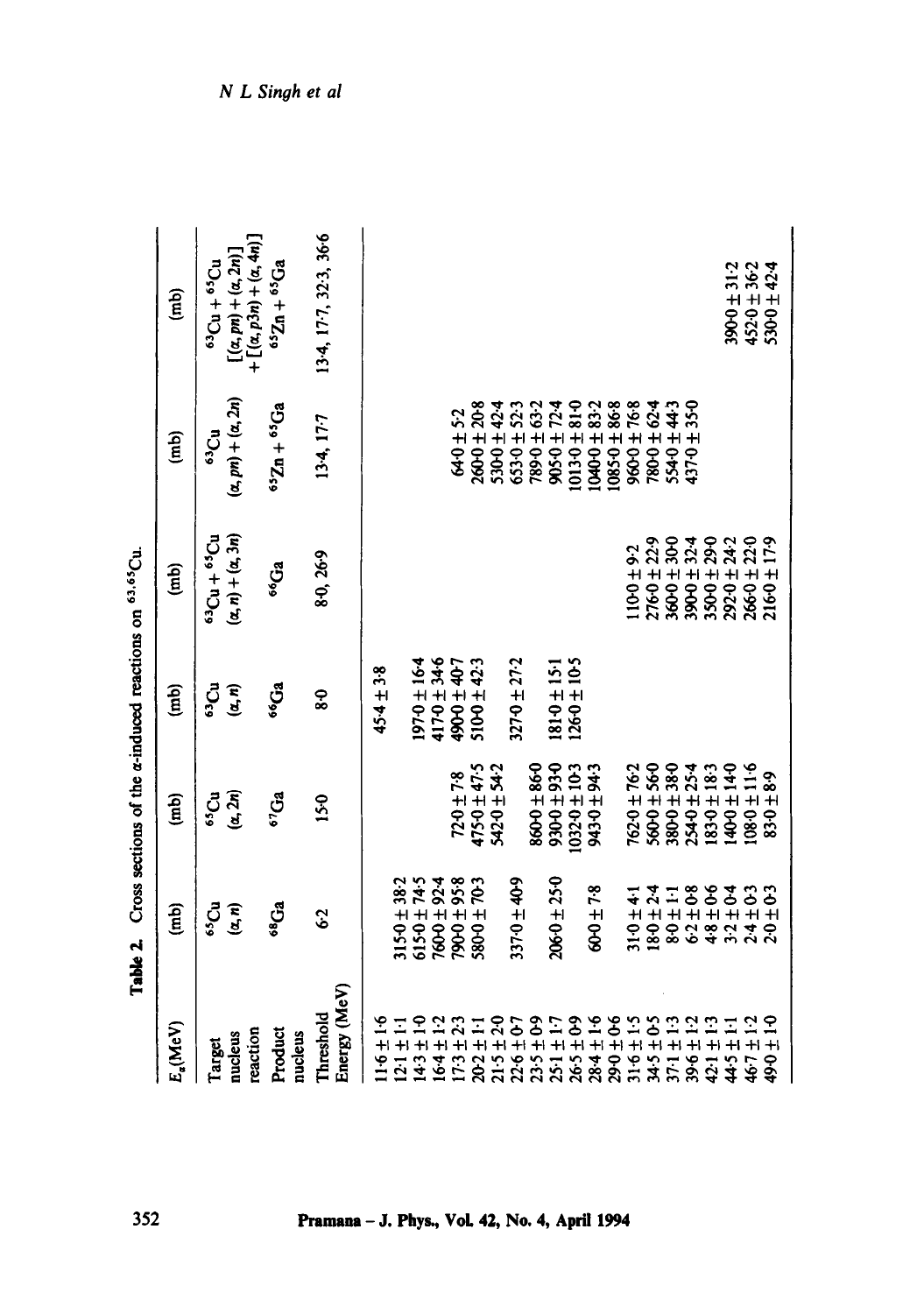

Pramana - J. Phys., Vol. 42, No. 4, April 1994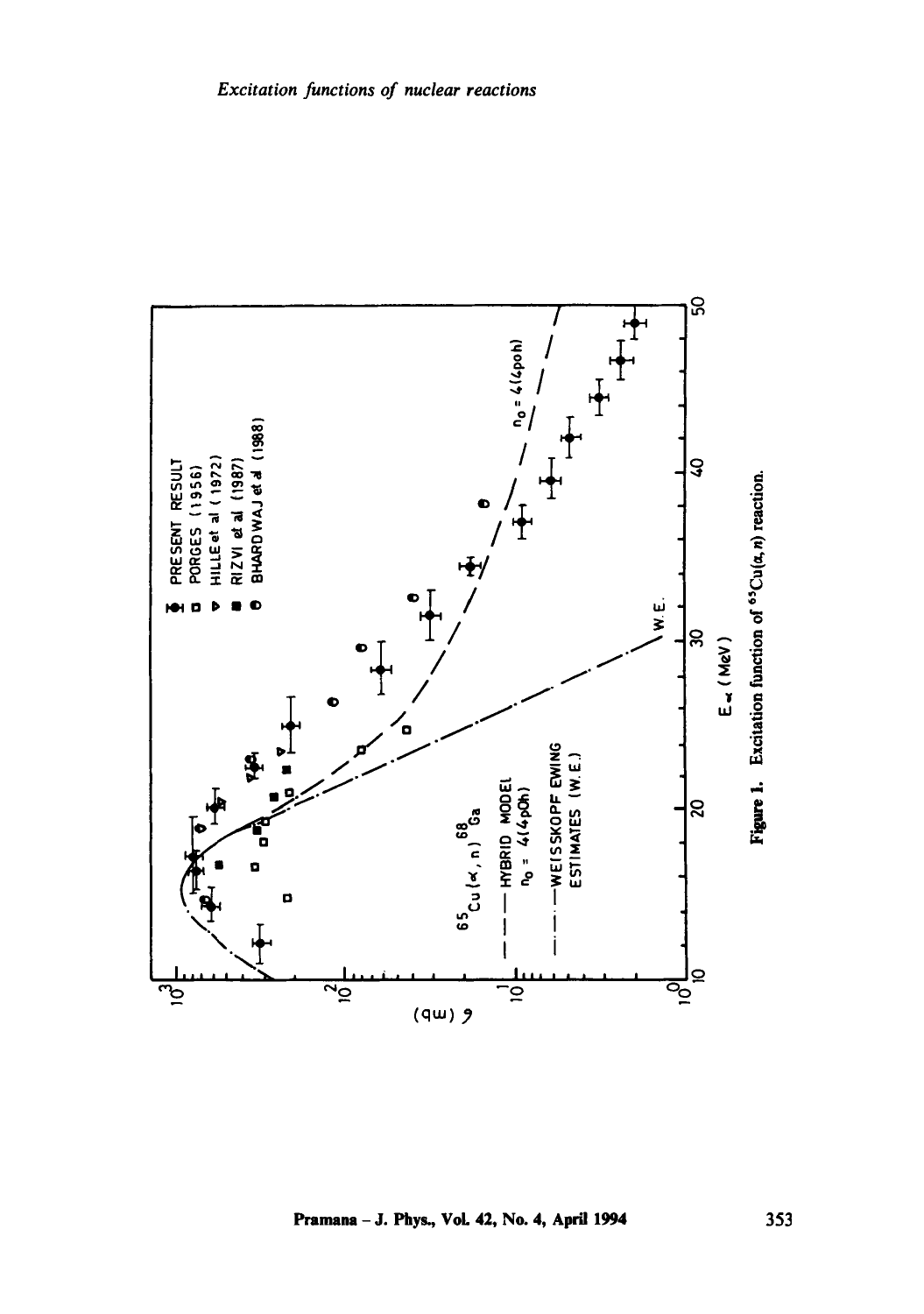

Pramana - J. Phys., Vol. 42, No. 4, April 1994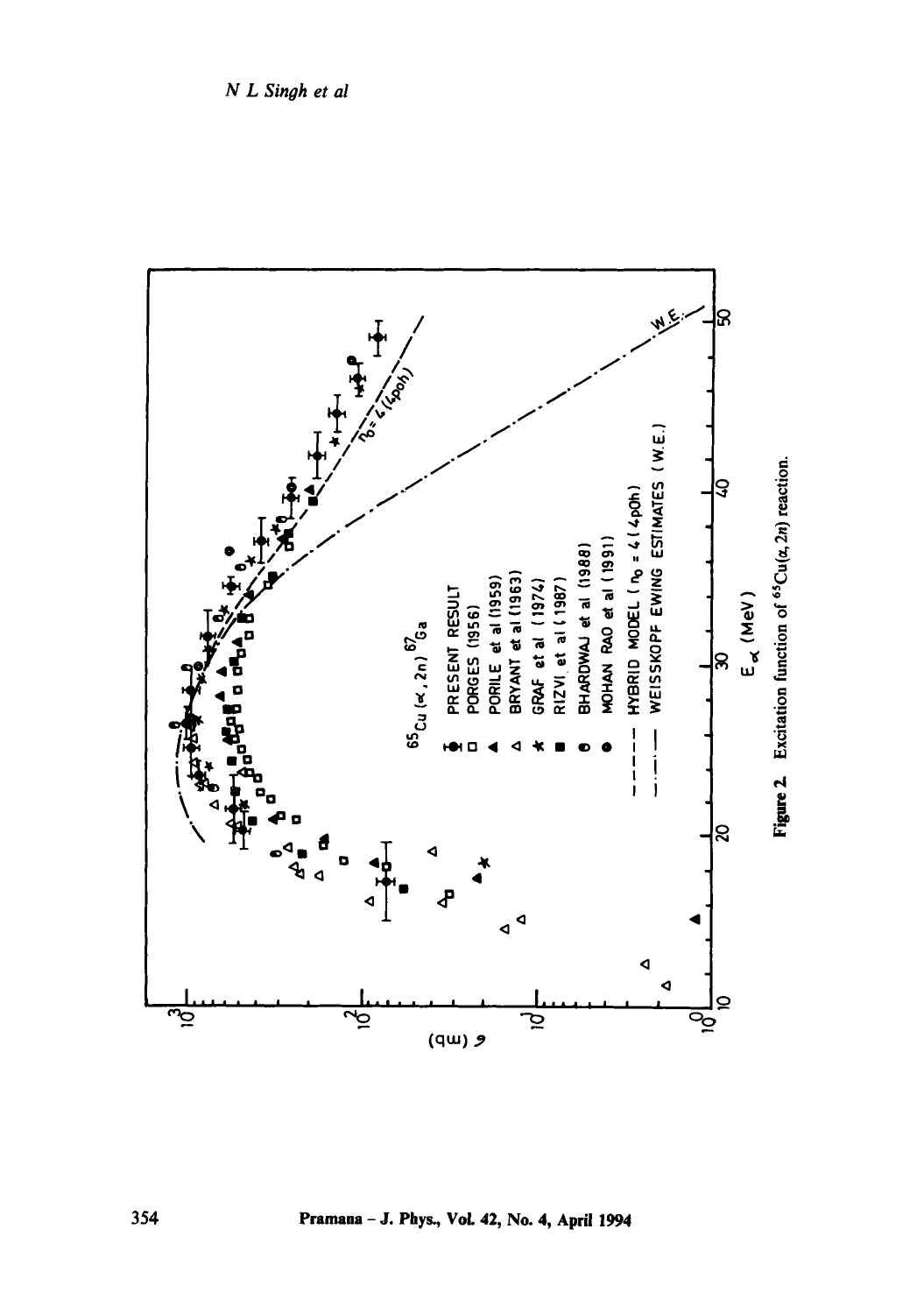

Figure 3. Excitation function of  ${}^{63}Cu(\alpha, n) + {}^{65}Cu(\alpha, 3n)$  reactions.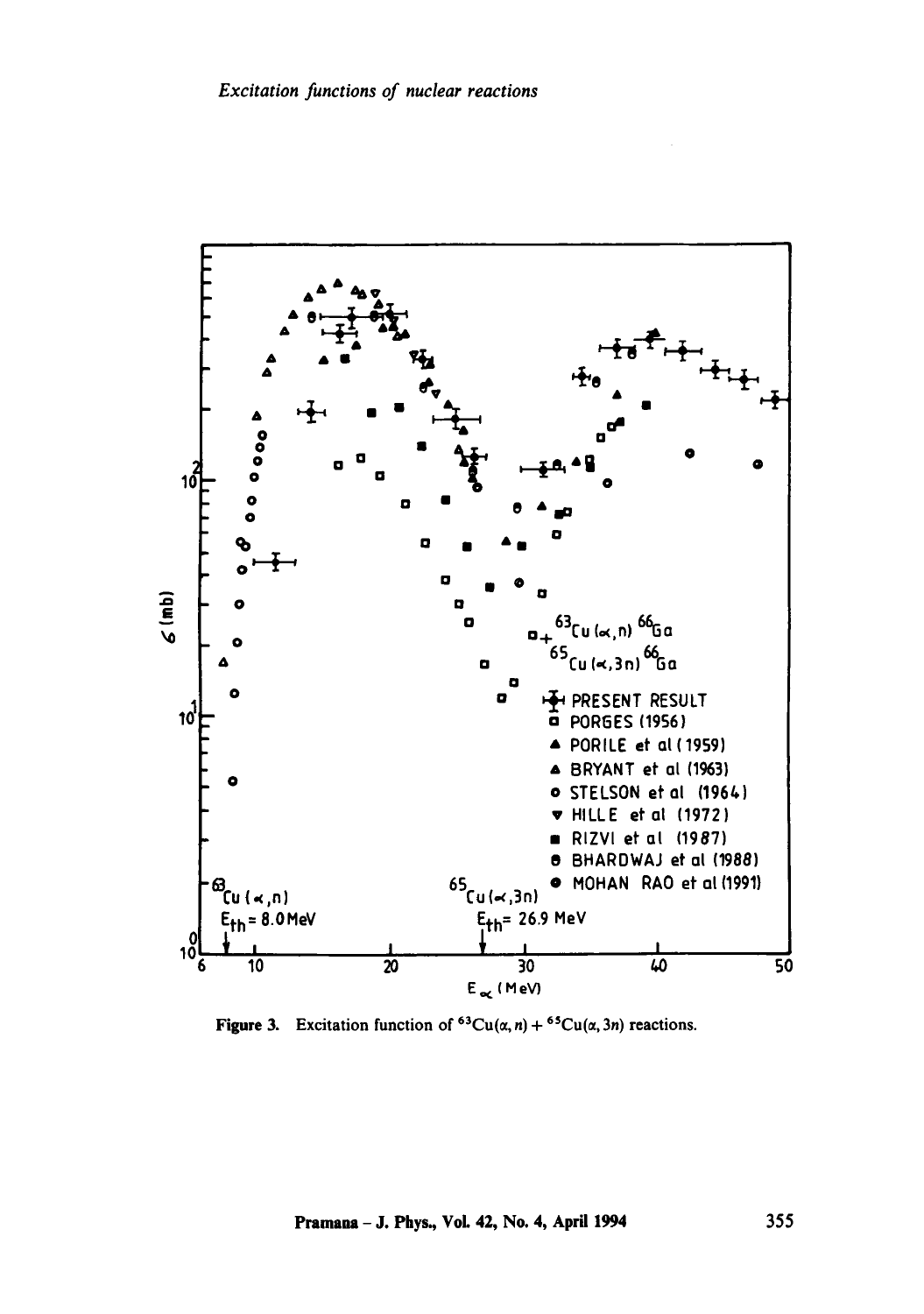

Pramana - J. Phys., Vol. 42, No. 4, April 1994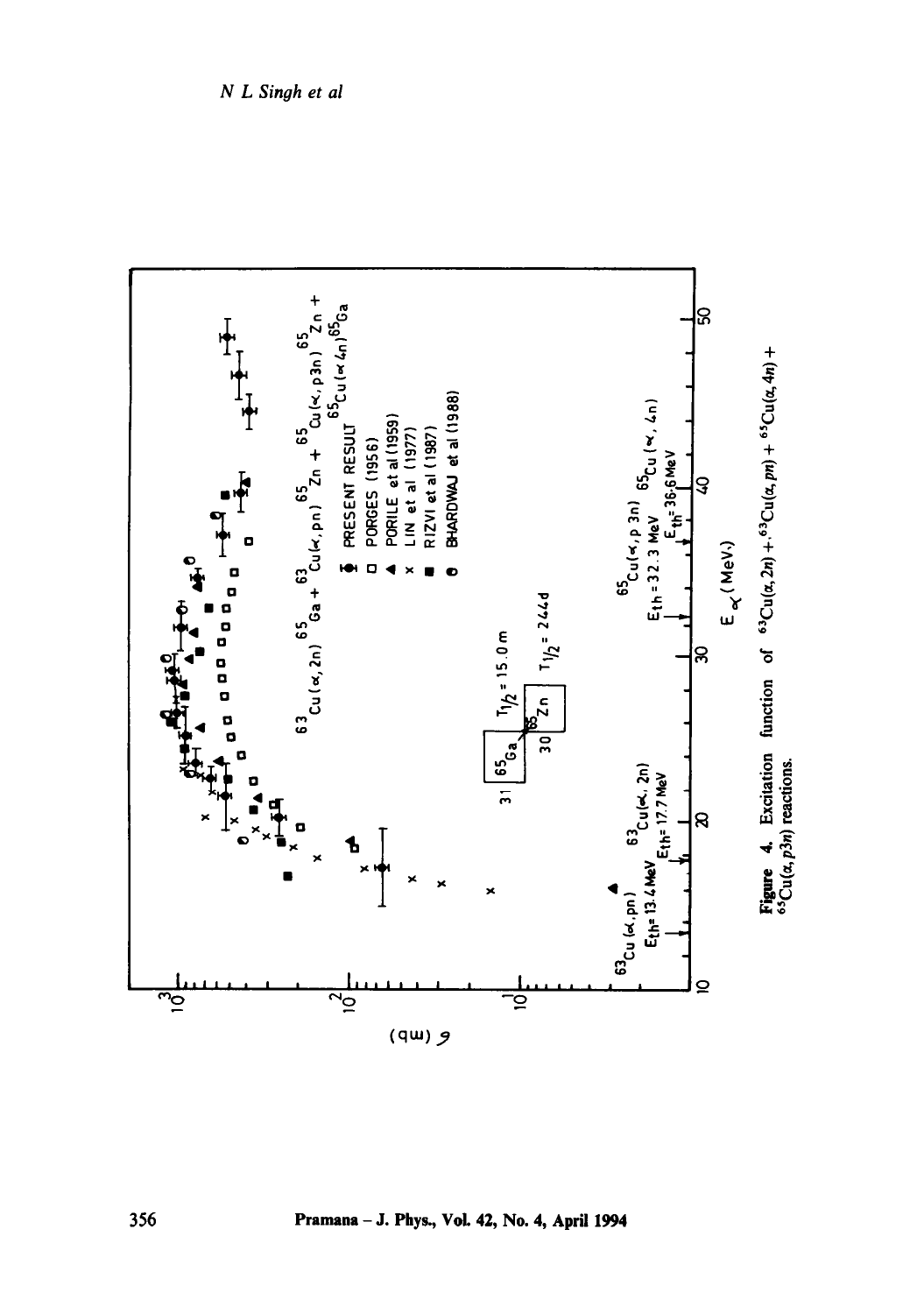#### *Excitation functions of nuclear reactions*

where  $\overline{A}$  is the average atomic weight of copper,  $P_1$ ,  $A_1$ , and  $P_2$ ,  $A_2$  are the percentage abundances and mass numbers of the two isotopes of copper in respective order and  $\sigma_1$ ,  $\sigma_2$  are the individual cross-sections for <sup>63</sup>Cu( $\alpha$ , n) and <sup>65</sup>Cu( $\alpha$ , 3n) reactions respectively. The two contributions can be separated out accurately using either the known ratio of cross-sections from theory [26, 32, 33] or by subtracting out the contribution with enriched isotopes [34].

We have separated the individual contributions of the reactions employing the first method and using the theoretical ratio of cross-sections in formulae [32].

$$
\sigma_{1} = \sigma_{(\alpha,n)}^{63}
$$
\n
$$
= \frac{A_{r} \lambda}{\left[\frac{P_{i}^{63}}{A_{i}^{63}} + \frac{P_{i}^{65}(\sigma_{(\alpha,3n)}^{63}/\sigma_{(\alpha,n)}^{63})_{\text{theo.}}}{A_{i}^{65}}\right] \Phi \theta_{r} P_{r} w_{i} N_{av} (1 - e^{-\lambda t_{i}}) e^{-\lambda t_{w}} (1 - e^{-\lambda t_{c}})}
$$
\n(3a)\n
$$
\sigma_{2} = \sigma_{(\alpha,3n)}^{65}
$$
\n
$$
= \frac{A_{r} \lambda}{\left[\frac{P_{i}^{65}}{A_{i}^{65}} + \frac{P_{i}^{63}(\sigma_{(\alpha,n)}^{63}/\sigma_{(\alpha,3n)}^{65})_{\text{theo.}}}{A_{i}^{63}}\right] \Phi \theta_{r} P_{r} w_{i} N_{av} (1 - e^{-\lambda t_{i}}) e^{-\lambda t_{w}} (1 - e^{-\lambda t_{c}})}
$$
\n(3b)

where the cross-section ratio  $(\sigma_{(a,3n)}^{65}/\sigma_{(a,n)}^{63})_{\text{theo.}}$  and its inverse are taken from the theoretical calculations based on pre-equilibrium model prediction, which predicts shape and absolute value of the excitation functions.

Below the threshold energy of <sup>65</sup>Cu( $\alpha$ , 3n) reaction, the value of  $\sigma_{(\alpha,3n)}^{65}$  will be zero and hence the second factor in the square bracket will be zero, therefore (3a) reduces to formula (1), (i.e. original formula).

Consequent on the use of natural copper as the target, two reactions are involved, in the production of the residual nucleus  $66Ga$ . Therefore, the experimental crosssection  $\langle \sigma \rangle$  in this case gives the weighted average cross-section, for the two reactions  $^{63}Cu(\alpha, n)$  and  $^{65}Cu(\alpha, 3n)$ . Below the threshold of  $^{65}Cu(\alpha, 3n)$  reaction (i.e. 26-9 MeV), the measured excitation function is due to  ${}^{63}Cu(\alpha, n)$  reaction only. The contribution of <sup>63</sup>Cu( $\alpha$ , n) and <sup>65</sup>Cu( $\alpha$ , 3n) reactions, beyond 26.9 MeV, was separated at each energy using formulae (3a) and (3b). This method for separating the two activities is justified, since the excitation function, for the reaction <sup>63</sup>Cu( $\alpha$ , n) and for <sup>65</sup>Cu( $\alpha$ , 3n) (figure 5), so resolved, are reproduced individually by theoretical calculation using the same set of parameters.

More often than not, nuclear reactions in which two genetically related product nuclei (e.g. isobars or isomers) are formed with comparable half-lives and one of them, the daughter nucleus being continuously fed by the parent for example,  $65Zn$ 

 $\frac{1}{\beta}$ is produced by (i) <sup>63</sup>Cu( $\alpha$ , pn)<sup>65</sup>Zn and (ii) <sup>63</sup>Cu( $\alpha$ , 2n)<sup>65</sup>Ga  $\rightarrow$  <sup>65</sup>Zn. This is because  $65\text{Ga}$  decay with a relatively small half-life (15 min) into  $65\text{Zn}$  which in turn decays with a half-life of 244 days. In the present measurements a comparatively longer time was allowed between the end of the irradiation and the beginning of the counting and therefore the short-lived activity of <sup>65</sup>Ga was not observed separately.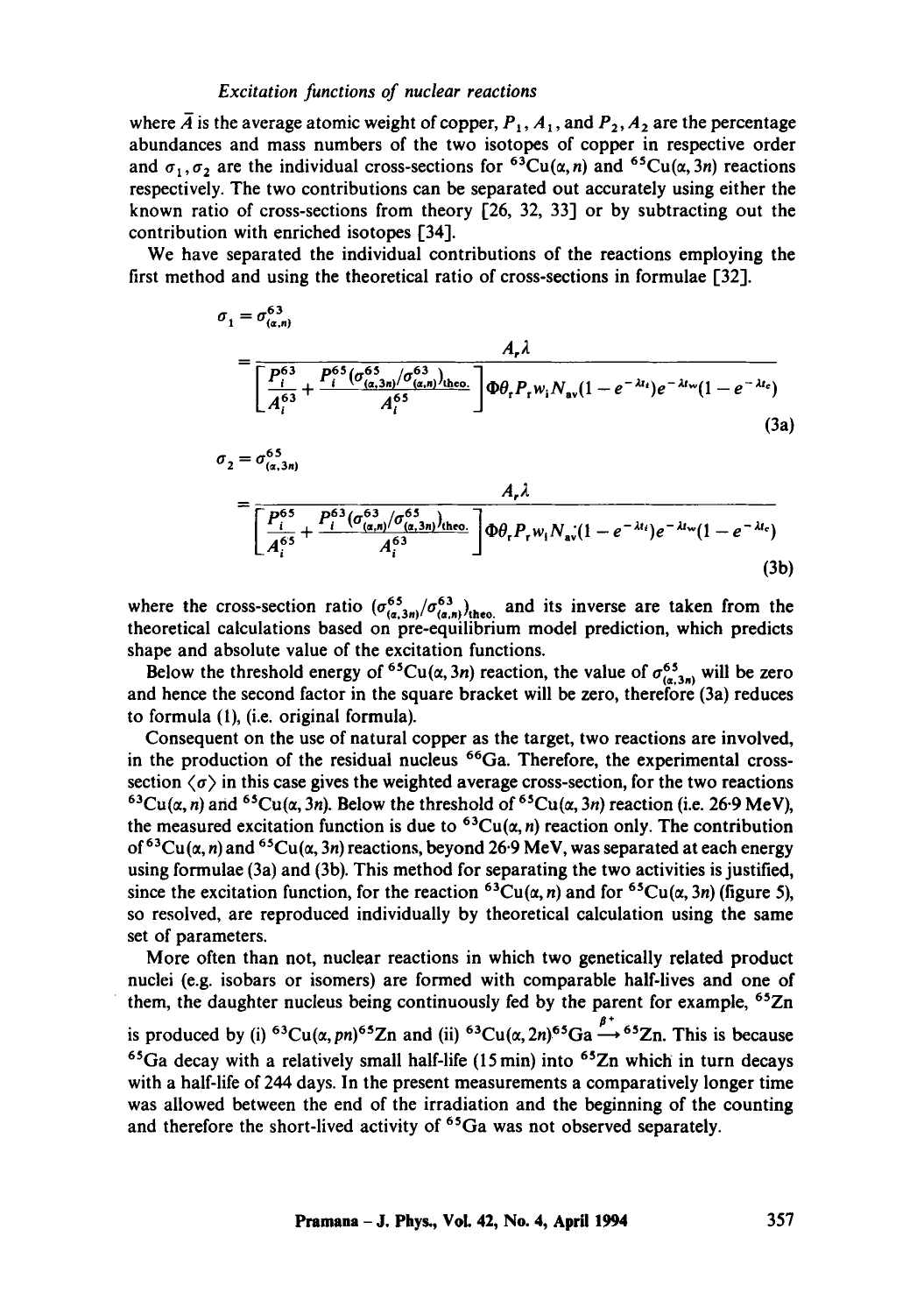

Figure 5. Experimental and theoretical excitation function of  ${}^{63}Cu(\alpha,n)$  and  ${}^{65}Cu(\alpha, 3n)$  reactions.

## *3.1 Comparison of present and previous experimental results*

Figures 1-4 show the present experimental results together with the previous measurements. Most of the work on this element performed during 1956-1975, was carried out employing GM counter, scintillation detector, proportional counter as well as  $4\pi$  flat energy response graphite sphere detector.

During the past twenty years, semiconductor radiation detector has become one of the principal tools in studies requiring high resolution measurements of gamma rays. There have been several Ge(Li) measurements of cross-sections but in limited energy regions [24-27]. It may be observed in figures 1-4 that while there is a fair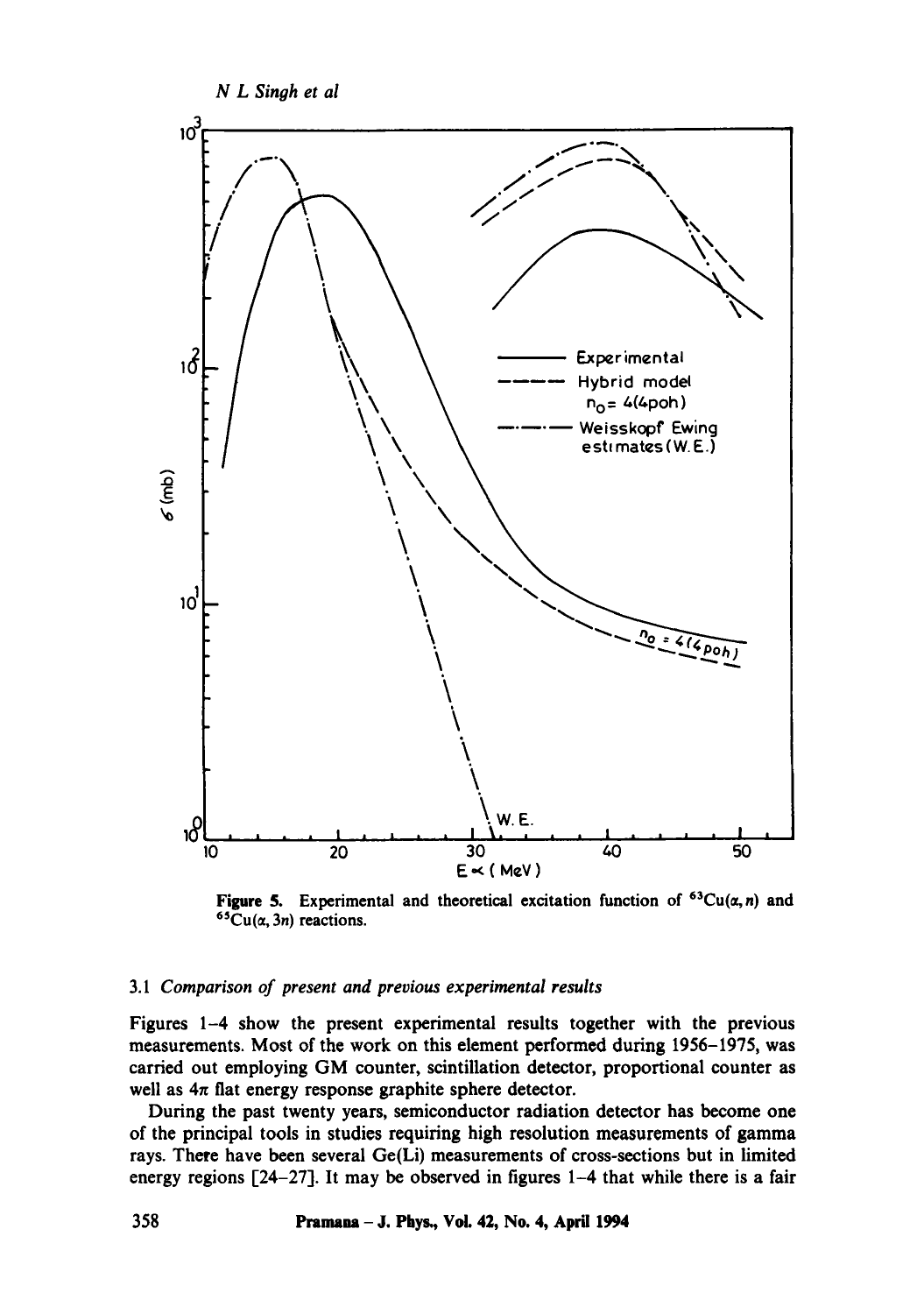agreement between the present measurement and those of Graf *et al,* Bhardwaj *et al*  and Mohan Rao *et al,* there are some disagreements between the present results and those of Rizvi *et al.* 

It is appropriate to mention that the present experimental study adds nine new energy-point cross-sections in <sup>65</sup>Cu( $\alpha$ , n), four new energy-point cross-sections in  ${}^{63}Cu(\alpha, n) + {}^{65}Cu(\alpha, 3n)$  and three new energy-point cross-sections in  ${}^{63}Cu\Gamma(\alpha, 2n)$  +  $(\alpha, pn)$ ] + <sup>65</sup>Cu[( $\alpha$ , 4n) + ( $\alpha$ ,  $p3n$ )] reactions in the high energy region.

#### *3.2 Comparison with pre-equilibrium model predictions*

The excitation functions have been calculated theoretically using the statistical model with and without the inclusion of preequilibrium emisson of particles using code ALICE/85/300 [35]. The forerunner for this model is the idea of Griffin [1] called as the statistical model of intermediate structure, to qualitatively explain the observed non-Maxwellian structure of continuous particle spectra. This model has been later quantified by deriving the unknown value of the matrix element for binary collision through various means. There are versions called exciton models in which the matrix element obtained semi-empirically [36] or through a picture of particle-hole interactions in a Fermi sea [5] or by simply treating it as a fit parameter [37]. An attempt to derive it from free nucleon-nucleon scattering cross-sections or from the imaginary part of the optical potential [4] resulted in what are popularly known as the hybrid model versions.

A short description of the option chosen is given below:

The nuclear masses were calculated from the Mayers and Swiatecki [38] mass formula considering the liquid drop without shell and pair corrections i.e. the level density pairing shift absorbed in binding energies. The inverse cross-sections were calculated by an optical model subroutine included into the code which uses the Becchetti and Greenless [39] optical model parameters. The equilibrium part was calculated using standard Weisskopf and Ewing [40] formalism. The mean-free-path was kept constant (i.e.  $K = 1.0$ ). The mean free path, which is a kind of free parameter, was introduced by Blann [3] to account for the transparency of nuclear matter in the lower density nuclear periphery. A level density parameter of  $A/8$  MeV<sup>-1</sup> was used.

A crucial parameter in the model is the initial exciton number  $n_0$ , defined as  $n_0 = p_0 + h_0$  with  $p_0 = p_{\pi} + p_{\nu}$ , where  $p_0$  and  $h_0$  are initially excited particles above and holes below the Fermi sea, and  $p<sub>r</sub>$  and  $p<sub>v</sub>$  are the number of protons and neutrons among the excited particles. It is customary to use the initial exciton number  $n_0(p_0, h_0)$ as a fit parameter to match the theoretical predictions with the experimentally observed shape of spectra and excitation function. The initial exciton number governs the entire cascading process of binary collisions and thereby influences the shape of the hard component in the particle spectra. A good guess would be the number of nucleons in the projectile or an additional particle/hole or both. For the incident  $\alpha$ -particle used in the present work a reasonable choice for the initial exciton number is  $n_0 = 4$ , 5 and 6 using different initial exciton configurations such as  $(4p0h)$ ,  $(5p0h)$ and (Splh) respectively [3, 41, 42]. We performed the calculations using the above exciton configurations and it was found that  $n_0 = 4(4p0h)$  gives by far the best results than the other two configurations. The prediction of the  $n_0 = 5(5p0h)$  and  $n_0 = 6(5p1h)$ configurations were lower than those obtained with  $n_0 = 4(4p0h)$ . Figures 1, 2 and 5 show the comparison of experimental results with  $n_0 = 4(4p0h)$  and Weisskopf-Ewing estimates.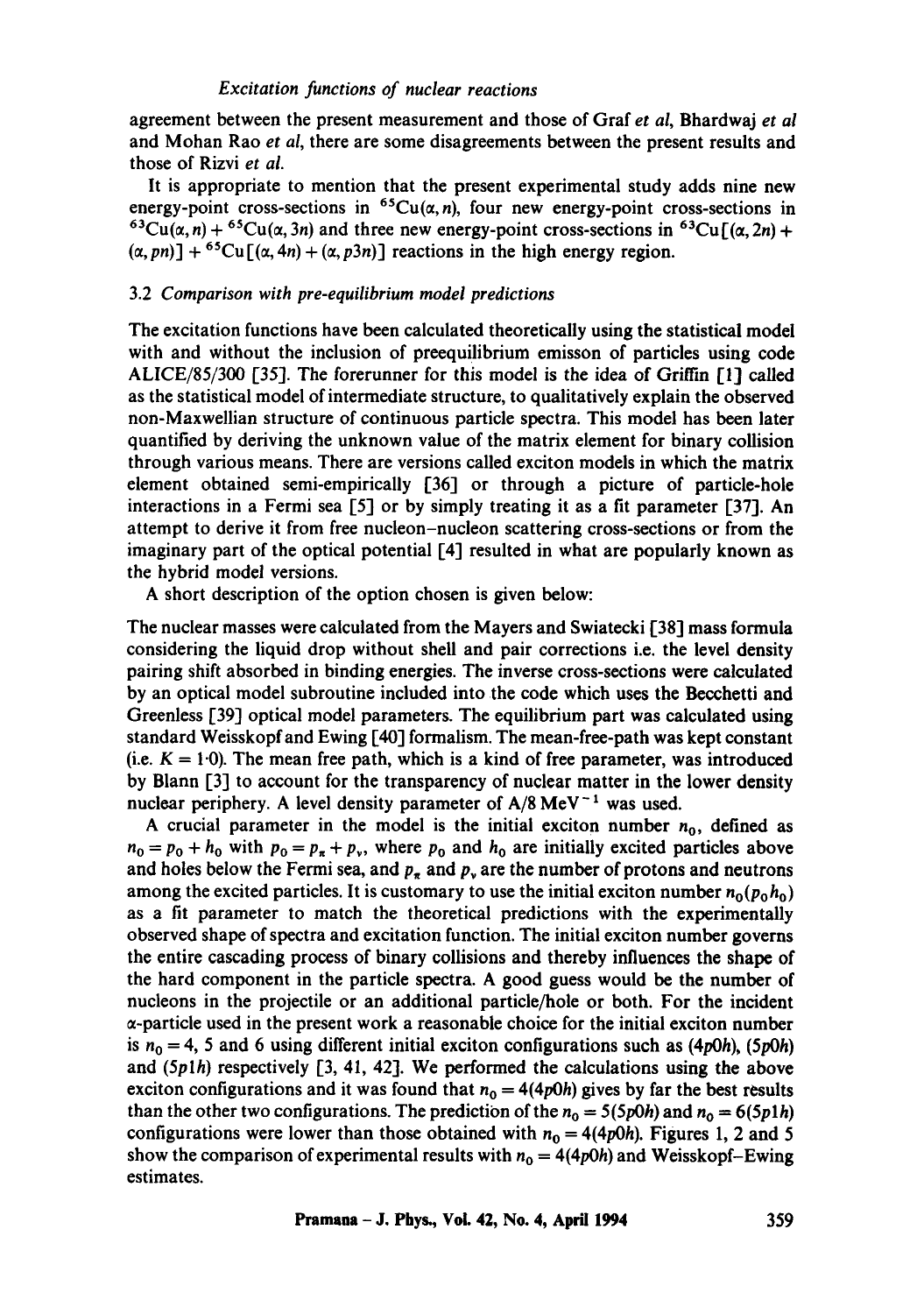#### *N L Sinoh et al*

Figures 1, 2 and 5 show the  $(\alpha, xn)$  type of reactions on <sup>63</sup>Cu and <sup>65</sup>Cu; the experimental excitation functions of <sup>65</sup>Cu( $\alpha$ , n), <sup>65</sup>Cu( $\alpha$ , 2n), <sup>63</sup>Cu( $\alpha$ , n) and <sup>65</sup>Cu( $\alpha$ , 3n) reactions with the theoretical calculations based on the Weisskopf-Ewing estimates giving compound nucleus contributions as well as pre-equilibrium hybrid model prediction using  $n_0 = 4(4p0h)$ . The agreement between the experimental and the theoretical excitation functions can be judged from their peak positions and widths. It is observed that Weisskopf-Ewing estimates accounted fairly well for the lower energy compound nucleus dominated part of the excitation functions, but failed to account for the observed cross-sections at high energies where non-equilibrium effects predominate beyond a few tens of MeV of bombarding energy.

As can be seen from figures l, 2 and 5 there is a slight shift in the energy of the compound nucleus peaks between the theoretical and experimental values. Generally such shifts are prescribed due to the complete neglect of angular momentum effects in the Weisskopf-Ewing theoretical calculations of the compound nucleus contribution. Compound systems attained with incident particles of different masses have appreciably different angular momenta when excited to the same excitation energy. This, in principle, can lead to differences in the excitation function. If, in the last stages of nucleon de-excitation, high angular momentum inhibits particle emission more than it does gamma ray emission, then the peak of the excitation function, corresponding to the particle emitting mode, will be shifted to the higher energy side. Such a shift could also be produced if the mean energy of the evaporated particles increases with increasing nucleon spin. The order of magnitude of this shift can be obtained from nuclear-rotational energy [43, 44]. More elaborate computations, using Hauser-Feshbach theory may bring about a better agreement. However, since the calculated inverse cross-sections depend critically on the optical model parameters and since there is no unique set of such parameters, a certain amount of uncertainty is inherent in the theoretical cross-sections.

In the case of  $(\alpha, pxn)$  type of reactions, there are more complications due to isotopic contributions for a natural copper target. For example the long-lived  ${}^{6}Zn(T_{1/2} = 244d)$ is formed not only in <sup>63</sup>Cu( $\alpha$ ,  $pn$ ) and <sup>65</sup>Cu( $\alpha$ ,  $p3n$ ) reactions but also by the  $\beta^+$  decay of the 15 min <sup>65</sup>Ga. Which, in turn, is formed in <sup>63</sup>Cu( $\alpha$ , 2n) and <sup>65</sup>Cu( $\alpha$ , 4n) reactions. No attempt has been made in this case to separate out the isotopic contributions and to compare them with theory.

# **4. Fraction of pre-equilibrium particle emission**

The present studies clearly show considerable pre-equilibrium contribution in  $\alpha$ induced reactions (figure 6). Pre-equilibrium fraction ( $f_{\rm PE}$ ) is a measure of the relative weights of the pre-equilibrium and equilibrium components needed to reproduce an experimental excitation function. It is defined as the integral pre-equilibrium neutron cross-section plus the pre-equilibrium proton cross-section divided by the total compound nucleus cross-section. This quantity is designated by  $f_{\text{PE}}$ . The calculated  $f_{PE}$  for <sup>63,65</sup>Cu are shown in figure 6 as a function of bombarding energy ( $E_a$ ). It was found that  $f_{PE}$  increases very fast as the energy of the  $\alpha$ -particle increases. Furthermore, the threshold for pre-equilibrium emission is higher for the lower mass number and  $f_{PE}$  is higher for the system of higher mass number at a given  $\alpha$ -particle energy [45].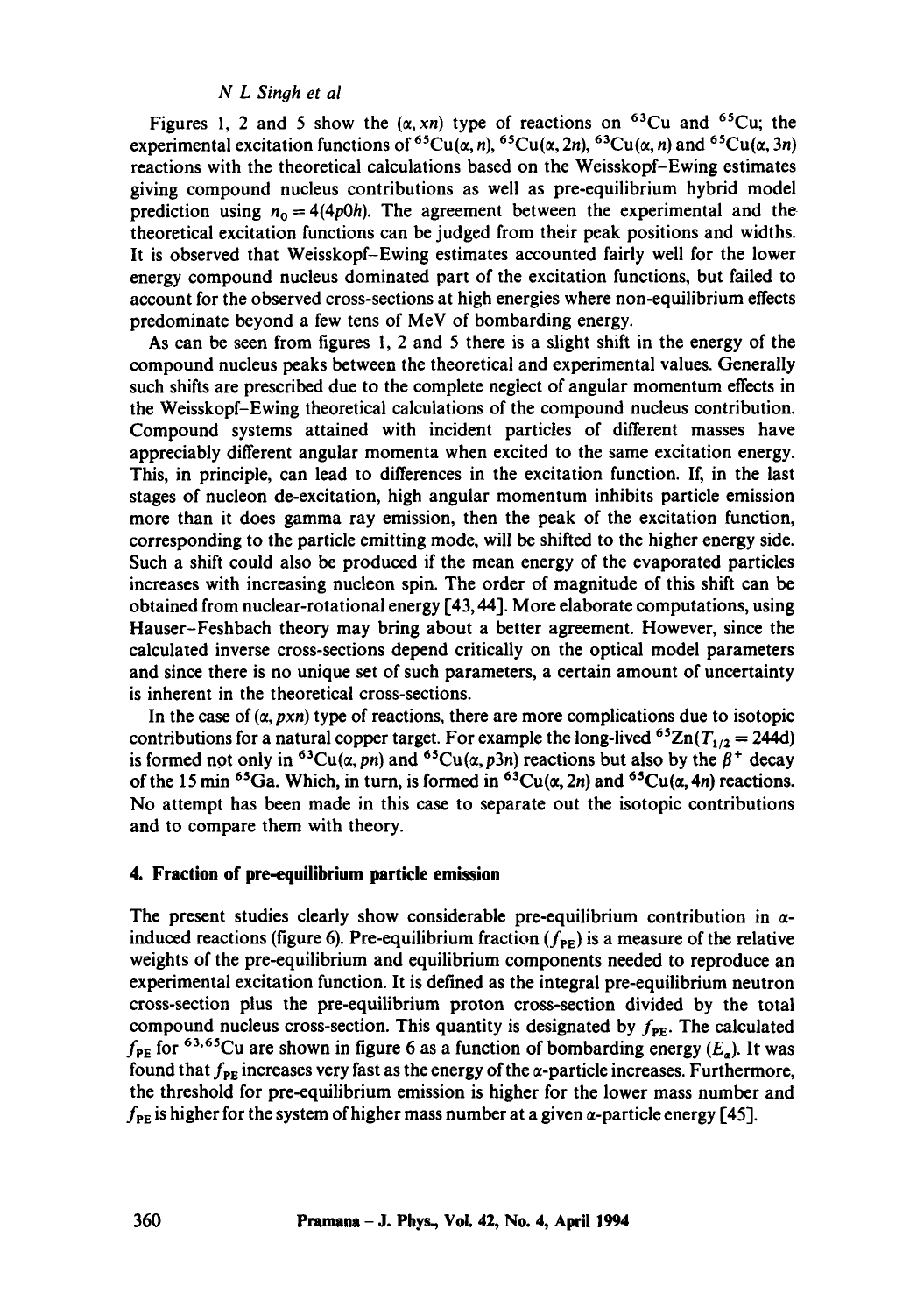

Figure 6. Pre-equilibrium fraction  $(f_{PE})$  as a function of incident energy of alpha particle.

## **5. Conclusions**

From an overall comparison of the experimental results and theoretical predictions based on compound nucleus Weisskopf-Ewing estimates as well as hybrid model, one can infer as in other works that the Weisskopf-Ewing estimate accounted well for the low energy compound nucleus dominated part of the excitation functions but failed to account for the observed cross-sections at higher energies, where nonequilibrium effects predominate beyond a few tens of MeV of bombarding energy. The basic tenet that only a small number of degrees of freedom is excited in preequilibrium reactions is amply borne out by the consistently good agreement observed between the experimental results and the pre-equilibrium predictions for an initial exciton number  $n_0 = 4(4p0h)$ . The physical interpretation of  $n_0 = 4(4p0h)$  is that, only four excitons initially share the excitation energy and that these are particles above a completely filled Fermi-sea (i.e. pure particle state). The pre-equilibrium fraction  $(f_{PE})$  for <sup>63</sup>Cu and <sup>65</sup>Cu has also been calculated. It is found that the pre-equilibrium reaction increases fast with the increase of incident  $\alpha$ -particle energy. The threshold for pre-equilibrium emission is higher for lower mass number. It is also observed that the value of  $f_{PE}$  is higher for the system of higher mass number at a given a-particle energy.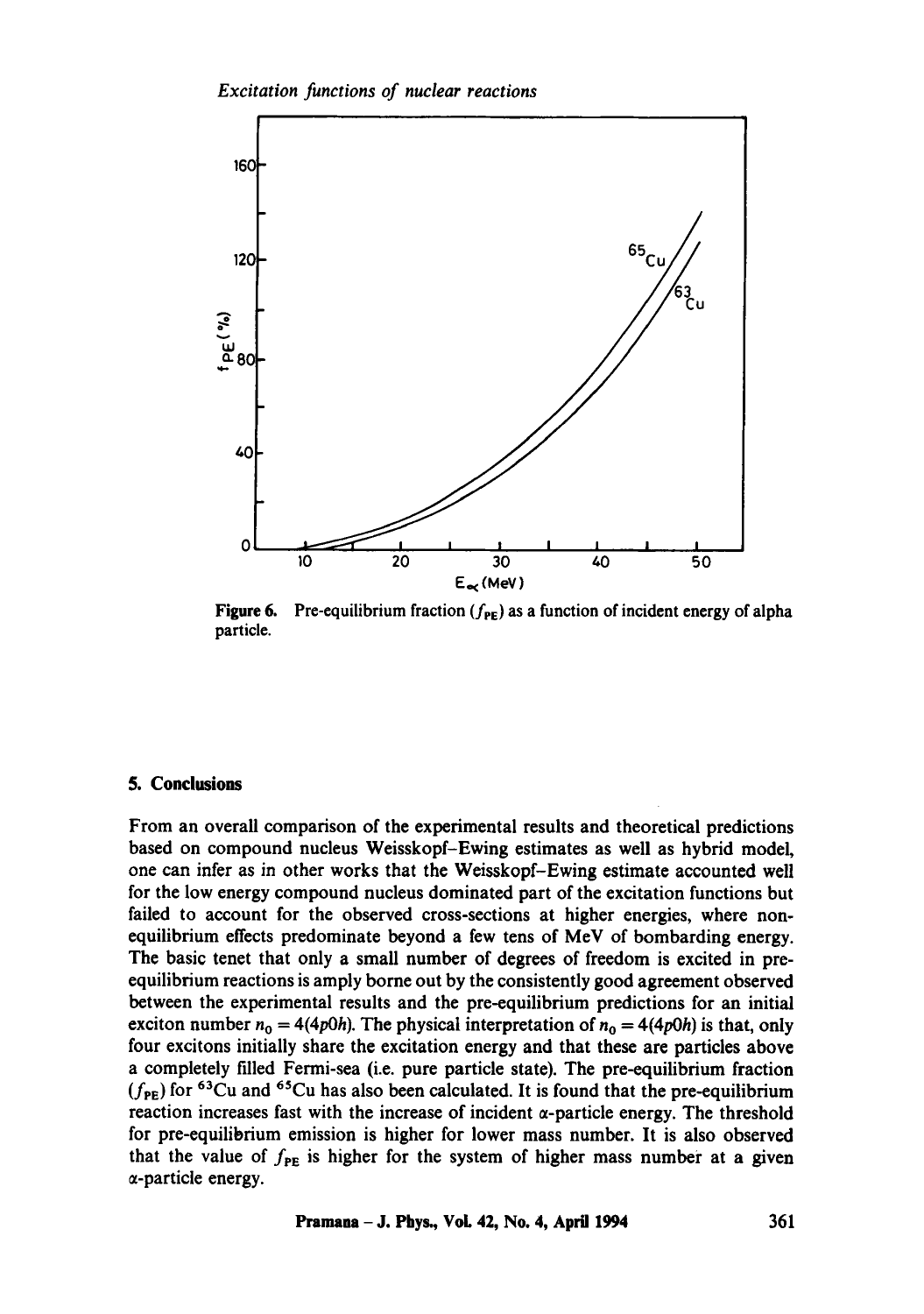## *N L Singh et al*

# **Acknowledgements**

We wish to express our sincere thanks to Prof. J Rama Rao and Dr S Mukherjee for stimulating discussions and help during the course of this work. We also thank the members of the cyclotron group for their cooperation. This work was supported by University Grants Commission (UGC), New Delhi.

# **References**

- [1] J J Griffin, *Phys. Rev. Left.* 17, 478 (1966)
- [2] G D Harp, J M Miller and B J Berne, *Phys. Rev.* 165, 1166 (1968)
- [3] M Blann, *Phys. Rev. Lett.* 27, 337; 700 E; 1550 E; (1971) M Blann, *Ann. Rev. Nucl. Sci.* 25, 123 (1975)
- [4] M Blann and H K Vonach, *Phys. Rev.* C28, 1475 (1983)
- [5] E Gadioli, E Gadioli-Erba and P G Sona, *Nucl. Phys.* A217, 589 (1973)
- [6] J Ernst and J Rama Rao, *Z. Phys.* A281, 129 (1977)
- [7] G Mantzouranis, D Agassi and H A Weidenmueller, *Z. Phys.* A27, 145 (1976)
- [8] H Machner, *Phys. Lett.* **B86**, 129 (1979)
- [9] J M Akkermans, H Gruppelaar and G Reffo, *Phys. Rev.* C22, 73 (1980)
- [10] J Ernst, W Friedland and H Stoekhorst, *Z. Phys.* A328, 333 (1987); A333, 45 (1989)
- [11] D Agassi, H A Weidenmueller and G Mantzouranis, *Phys. Rev.* 22, 145 (1975)
- [12] T Tamura, T Udagawa, D H Feng and K K Kan, *Phys. Lett. B68,* 109 (1977)
- [13] L Avaldi, R Bonetti and L Colli Milazzo, *Phys. Lett.* B94, 463 (1980)
- [14] H Feshbach, A Kerman and S Koonin, *Ann. Phys.* 125, 429 (1980)
- [15] G M Field, R Bonetti and P E Hodgson, *J. Phys.* GI2, 93 (1986)
- [16] P E Hodgson, Workshop on Applied Nuclear Theory and Nuclear Model Calculations for Nuclear Technology Applications, ICTP Report SMR/284-5 (1988)
- [17] K G Porges, *Phys. Rev.* 101, 225 (1956)
- [18] N T Porile and D L Morrison, *Phys. Rev.* 116, 1193 (1959)
- [19] E A Bryant, D F Cochran and J D Knight, *Phys. Rev.* 130, 1512 (1963)
- [20] P H Stelson and F R McGrown, *Phys. Rev.* B133, 911 (1964)
- [21] E Lebowitz and M W Greens, *Int. J. Appl. Radiat. lsot.* 21, 625 (1970)
- [22] M Hille, P Hille, M Uhl and W Weisz, *Nucl. Phys.* A!98, 625 (1972)
- [23] S Y Lin and I M Alexander, *Phys. Rev.* C16, 688 (1977)
- [24] H P Graf and H Muenzel, *J. lnorg. Nucl. Chem. 36,* 3647 (1974)
- [25] I A Rizvi, M A Ansari, R P Gautam, R K Y Singh and A K Chaubey, *J. Phys. Soc. Jpn.*  **56,** 3135 (1987)
- [26] H D Bhardwaj, A K Gautam and R Prasad, *Pramana J. Phys.* 31, 109 (1988)
- [27] A V Mohan Rao, S Mukherjee and J Rama Rao, *Praraana -J. Phys. 36,* 115 (1991)
- [28] C E Williamson, J P Boujot and J Picard, CENS Report, CEA-R 3042 (1966)
- [29] C M Lederer and V S Shirley, *Table of isotopes* 7th edn. (John Wiley, New York, 1978)
- [30] J Rama Rao, A V Mohan Rao, S Mukherjee, R Upadhyay, N L Singh, S Agarwal, L Chaturvedi and P P Singh, *J. Phys.* GI3, 535 (1987)
- [31] N L Singh, S Agarwal and J Rama Rao, *Can. J. Phys.* **71**, 115 (1993)
- [32] N L Singh, S Agarwal, L Chaturvedi and J Rama Rao, *Nucl. lnstrum. Methods* B24/25, 480 (1987)
- [33] I A Rizvi, M K Bhardwaj, M A Ansari and A K Chaubey, *Can. J. Phys.* 67, 870(1989)
- [34] P Misaelides and H Muenzel, J. Inorg. Nucl. Chem. 42, 937 (1980)
- [35] M Blann, Code ALICE/85/300 UCID-2069 (1984)
- [36] C K Cline and M Blann, *Nucl. Phys.* A172, 225 (1971)
- [37] H Stockhorst, W Friedland and J Ernst, *Proc. of the 3rd Int. Conf. on Nuclear reaction mechanism,* Verenna, June 14-19, Edited by E Gadioli (1982) pp. 119
- [38] W D Mayers and W J Swiatecki, *Nucl. Phys.* 81, 1 (1966)
- [39] F D Becchetti and F W Greenless, *Phys. Rev.* 182, 1190 (1969)